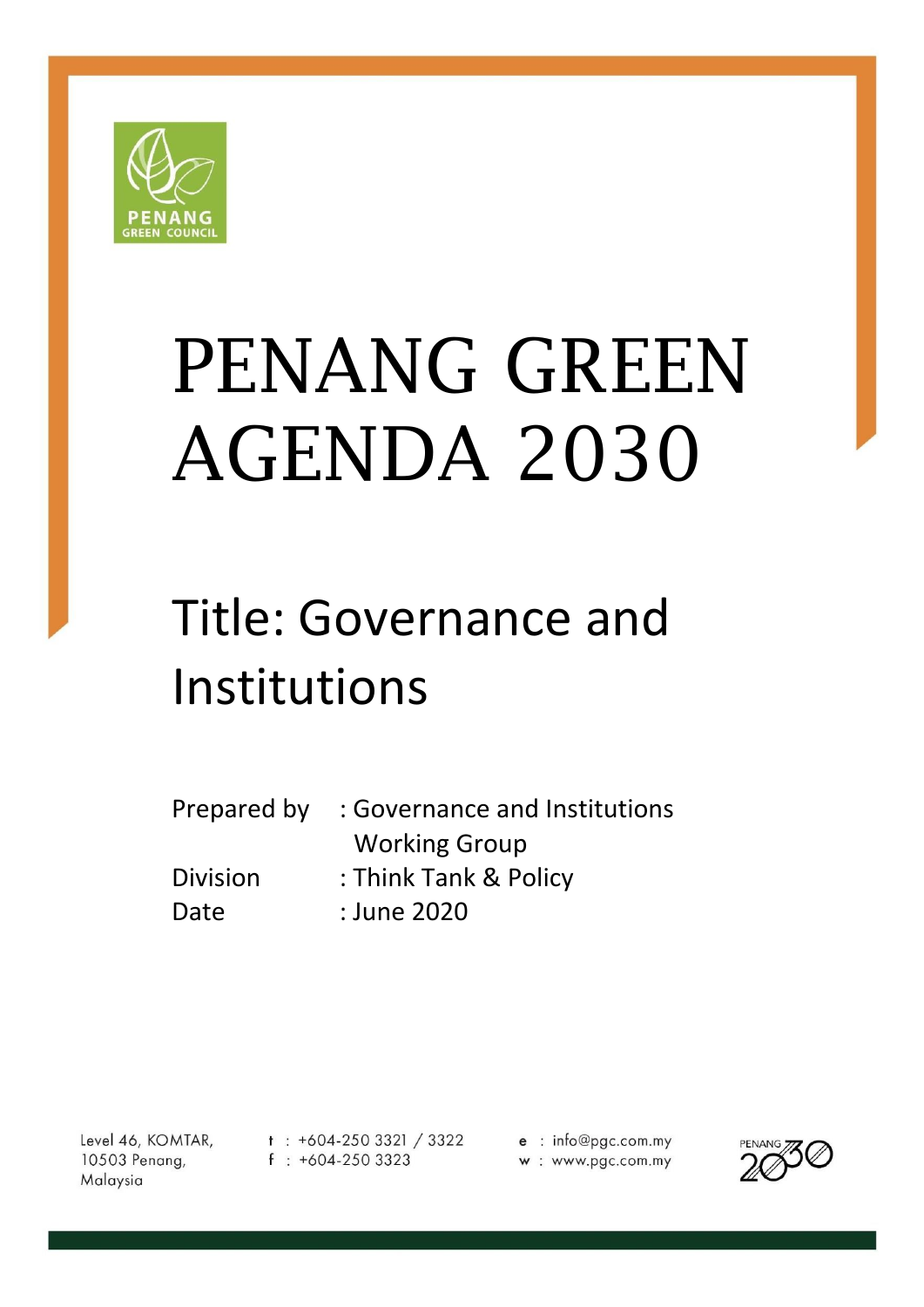#### **EXECUTIVE SUMMARY**

Having a dynamic governance institution is important for the implementation and achievement of the sustainable development goals. Apart from being open, inclusive and accountable, the governance institution or system also needs to be able to evolve effectively to adapt to changing needs and threats. Governments can build a strong foundation for sustainable development by adopting a science- or evidence-based approach in decision-making and an effective communication channel with the public. In reality, however, Government institutions are usually bogged down by inertia and bureaucracy, which makes timely adaptation to new threats or opportunities difficult.

In 2008, Penang State Government introduced the competency, accountability and transparency (CAT) policy to improve governance and increase public trust in the Government. In 2018, it launched the vision of Penang2030: A Family Focused Green and Smart State that Inspires the Nation, which has four themes and 16 Strategic Issues (SI)s, all of which are linked to specific SDGs. Among the various issues it focuses on is SI C4: Accelerate Programme Delivery and Institutional Reform, which sets out targets and actions the Government needs to take to improve governance and build capacity in order to implement Penang2030. Penang2030 provides a good opportunity and platform to create a governance structure more conducive to achieving the SDGs.

To achieve its targets, the Government needs to address several governance and institutional deficits. Currently, the SDGs are not explicitly mainstreamed across Government institutions and there is a lack of understanding of how to incorporate the SDGs into day-to-day Government work. The lack of proper training as well as SDG-oriented key performance indicators (KPIs) for Government servants impede capacity building within the Government on SDG implementation, including the capacity to assess future (e.g. socioeconomic and environmental) risks of Government policy and decisions. Another serious shortcoming of governance in Penang is the lack of evidence-based decision making. This is partly because the Government does not collect enough data, nor does it update or utilise relevant data in a systematic way. The silo mentality of Government departments also hinders meaningful sharing of useful data.

Decision-making within the Government is currently not transparent enough and there is limited opportunity for meaningful public participation – public consultation sessions are usually carried out as a formality (or sessions to explain to the public what the Government already decides to do) rather than as a meaningful exercise to receive and incorporate feedback. Also, although the State Government has expressed its intention to adopt the public-private-professional-public (4Ps) partnerships, it has yet to introduce guidelines or framework to systematically promote this type of partnership within the Government. Lastly, there is a lack of diversity in financing for Government projects; the current financing model is overly dependent on budget allocation from the Federal Government and sale of public land.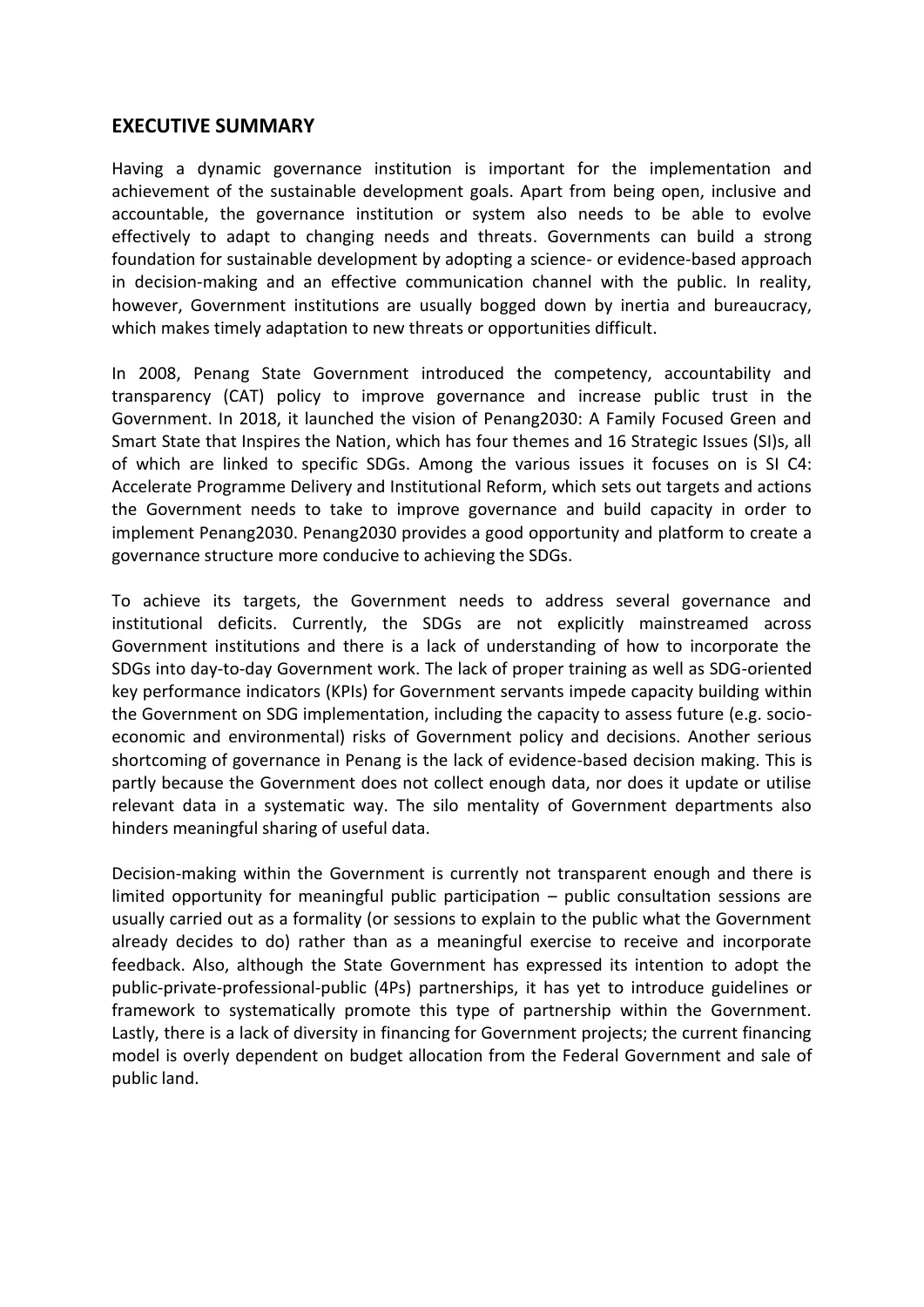The GOV Working Group proposes the following four recommendations to strengthen governance and institutional capacity for SDGs implementation in Penang:

#### **1. Mainstream SDGs Through Penang2030 (2020)**

The Sustainable Development Goals (SDGs) and their achievement should be mainstreamed into all levels of Government and decision-making through Penang2030. Penang2030 is currently the Government's main initiative for future development of Penang and it comes with the highest authority (from the Chief Minister). Penang2030 is also very comprehensive and covers almost all the 17 SDGs, ranging from social wellbeing to economic growth and environment protection. In particular it has a specific focus on improving and enhancing governance to achieve the goals of Penang2030 (Strategic Initiative C4). Hence, mainstreaming of SDGs can be achieved through the state-wide implementation of Penang2030.

Specific actions that can be taken to mainstream SDGs through Penang2030 include the following:

- a) Achievement of SDGs through Penang2030 programmes / projects should be included in the **Key Performance Indicators (KPIs)** of civil servants, which will be revised by the State Government in 2020 to incorporate the Penang2030 vision.
- b) Achievement of SDGs should be included in the Star Rating System Penang State Government should initiate discussions with Unit Pemodenan Tadbiran dan Perancangan Pengurusan (MAMPU) and Kementerian Perumahan dan Kerajaan Tempatan (KPKT) to explore the possibility of amending the current SRS to reflect the need to achieve SDGs.
- c) Incorporate SDGs into **training sessions** for Government servants through reviewing and prioritising the existing training series. Training needs to be consistent, long-term, strategic and structured. State and Local Governments should collaborate with universities and professional bodies on training content. Civil servants should also be trained on change and risk management. In addition, the training course should include a module to build the capacity of Government to access outside funding for projects.
- d) Current champions of Penang2030's 16 strategic initiatives should monitor the implementation of SDGs related to their areas and report on their progress (they are acting as the "**SDGs Officers**").
- e) Identify and appoint an existing **Jawatankuasa** to take charge of the review and monitoring of the implementation of Penang2030 targets and SDGs.
- f) Penang should produce an annual **SDGs Report** that details the progress and gaps of SDGs implementation in Penang especially in the context of Penang2030. The report must be either independently prepared or verified.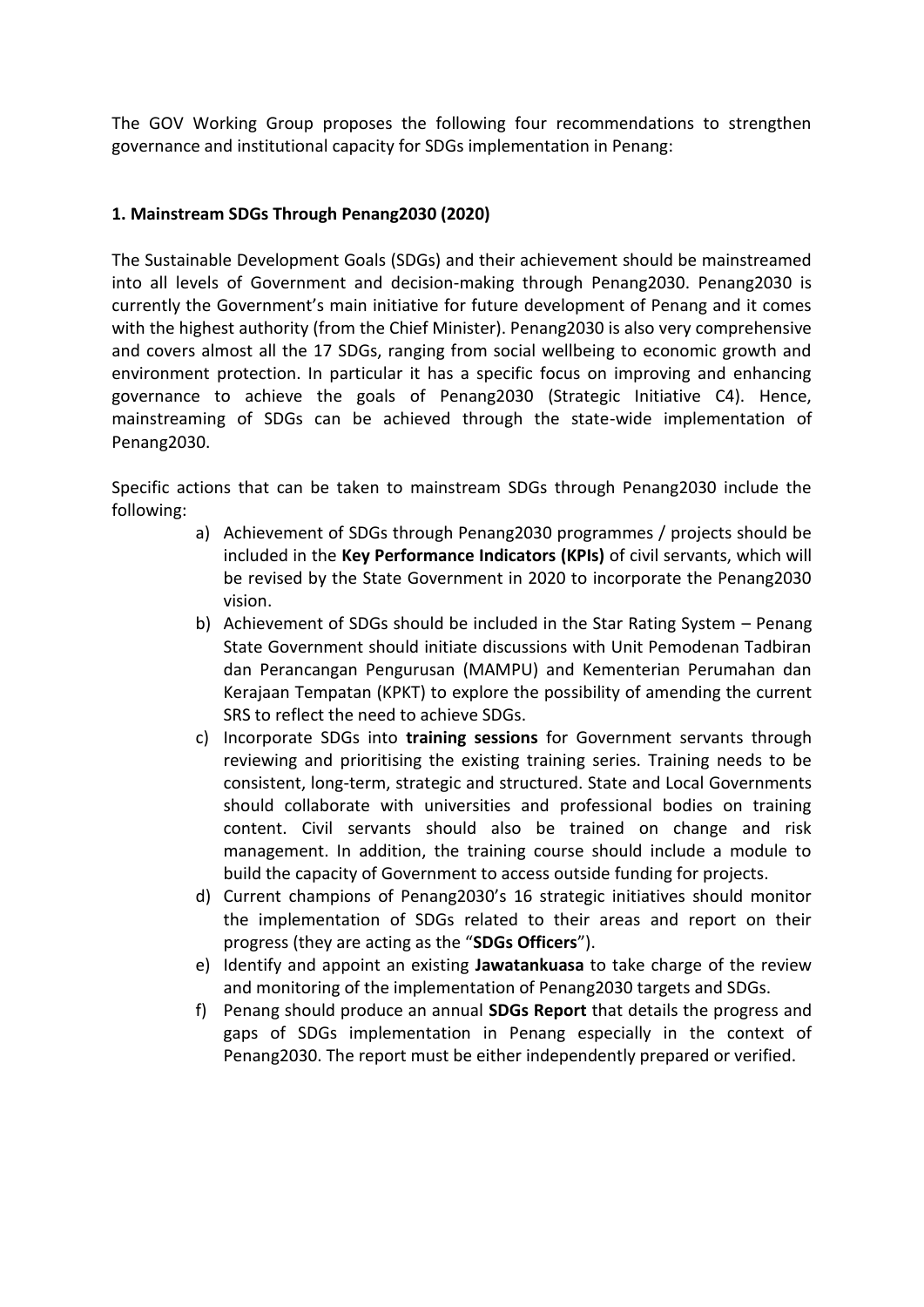#### **2. Open Governance (2020-2023)**

To encourage public participation and improve accountability, the State Government needs to promote a more open governance in Penang. Under Penang2030, a **state dashboard** will be established to collect data and to keep track of the implementation of Penang2030, which can be adapted to also keep track of the progress on achieving SDGs. Monitoring and review of progress must also be subject to independent verification. It is therefore essential that Government departments have easy access to up-to-date data. This would require an overhaul of the current data sharing system between the Department of Statistics Malaysia (DOSM) and other Government departments including the State Government. Given the importance of data, the State Government should establish a **centralised database or a Big Data Unit** helmed by qualified data scientists. Government departments must use the database or Big Data Unit in decision-making processes to make sure that their decisions are backed by facts and data. The State Government should also approach the Federal Government to come to an arrangement whereby information related to Penang2030 and SDGs should be easily obtained and shared. Better still, the State dashboard should be **linked directly to the DOSM system**. In addition, the State Government should be able to ask for a customised **data set** for tracking the implementation of Penang2030 and SDGs. Without easy access to up-to-date data, the Big Data Unit to be established under Penang2030 will not achieve its full potential.

E-Governance and use of technology can also promote open governance. One of the objectives of Penang's **Smart City Initiative and Digital Transformation Master Plan** should be to support and enhance governance for achieving Penang2030 goals and SDGs. Under the Smart City Initiative, the State and Local Governments need to make sure that the necessary infrastructure is put in place and there is a team of experts who are driving the initiative with a clear vision. The Government also needs to provide training and sufficient information to the public on using technology to access information and also provide feedback. State and Local Governments can also explore the use of Artificial Intelligence (AI) in rationalising decision-making, which can reduce corruption and "special interest hijack". The State dashboard for Penang2030 is expected to be up and running in 2020 while the centralised database or Big Data Unit can be set up by 2023.

#### **3. Public-Private Partnerships (PPP) Policy (2021)**

To implement Penang2030 and achieve the SDGs, the State Government needs buy-in and participation from all sectors of society, especially businesses. The commitment of the business community is especially important not only just in co-financing programmes and projects but also adapting their investments according to the development goals set by the State Government. To better utilise and identify the potential for public-private partnerships (PPP), the State Government should adopt a **PPP Plan or Policy** setting out clear goals, safeguards and actions for the use of PPP in Penang. In particular, the Policy needs to look into the potential of PPP as new sources of sustainable financing for public projects at the State as well as Local Government level. However, in order to prevent abuse and waste of taxpayers' money, PPP deals should be transparent and the structure for accountability must be clear. InvestPenang can take the lead in drafting a PPP Plan for Penang as it has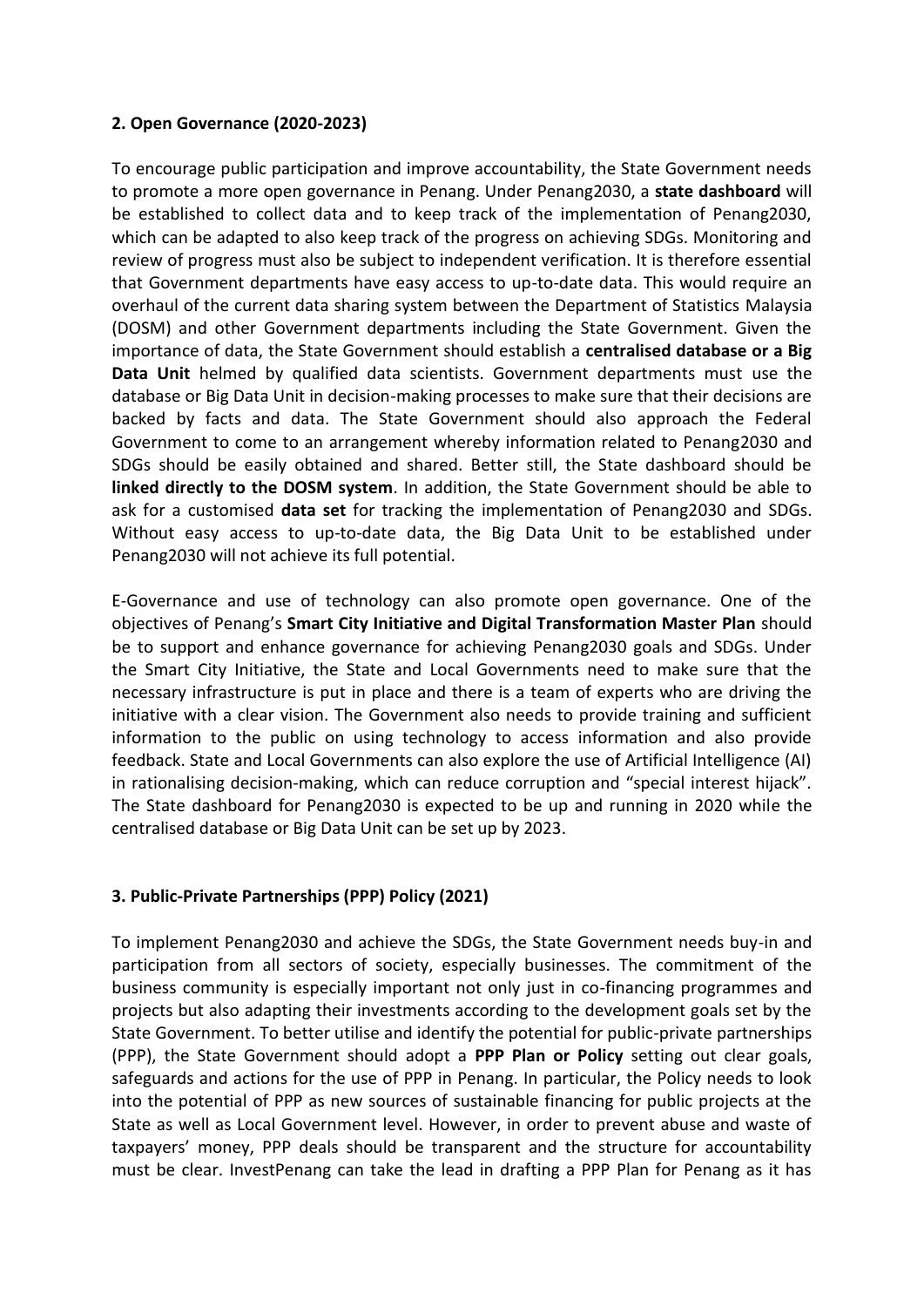been tasked to promote private sector involvement in implementing Penang2030. In addition to PPPs Policy, the State Government should also look into the overall Public-Private-People-Professional Partnerships (5Ps) that can propel institutional innovation in Penang. Research and guidelines are needed to establish some basic foundation or principles for building a governance system supported by 5Ps.

#### **4. Capacity Building for Public Consultation (2022)**

Penang2030 is presented as an opportunity for everyone concerned about the welfare of Penang to give input on how to make Penang a better place. Theme C of Penang2030 specifically focuses on empowering people to strengthen civic participation. It is also promoting a more people-centric approach to policy making. This is consistent with an integral element of the SDGs: to encourage more democratic and transparent governance. In order to promote meaningful public participation in decision-making, Penang needs to significantly increase its capacity to conduct public consultation and other forms of public engagement. To do that, it can establish an **internal expert team** that can advise and provide training to all Government agencies in designing and conducting effective public consultation. It can also use **E-Governance** to facilitate public engagement and obtain public feedback provided that the necessary infrastructure and technology are readily available to the public. In fact, one of the Penang2030's targets is to establish a one-stop online community engagement forum. An E-Governance platform can also improve data collection that will allow the Government to make more informed decisions. Another way to improve the quality of public consultation is to encourage **civil servants to chair public hearing sessions**, especially those that involve technical issues. This will increase accountability and depoliticise certain public hearings at the same time. Generally, public consultations should be chaired by the decision-makers (either Government departments or politicians) rather than third-party consultants. The review of Government departments' guidelines, rules, regulations, by-laws and policies under Strategic Initiative C4 of Penang2030 should also focus on increasing public input in Government decision-making.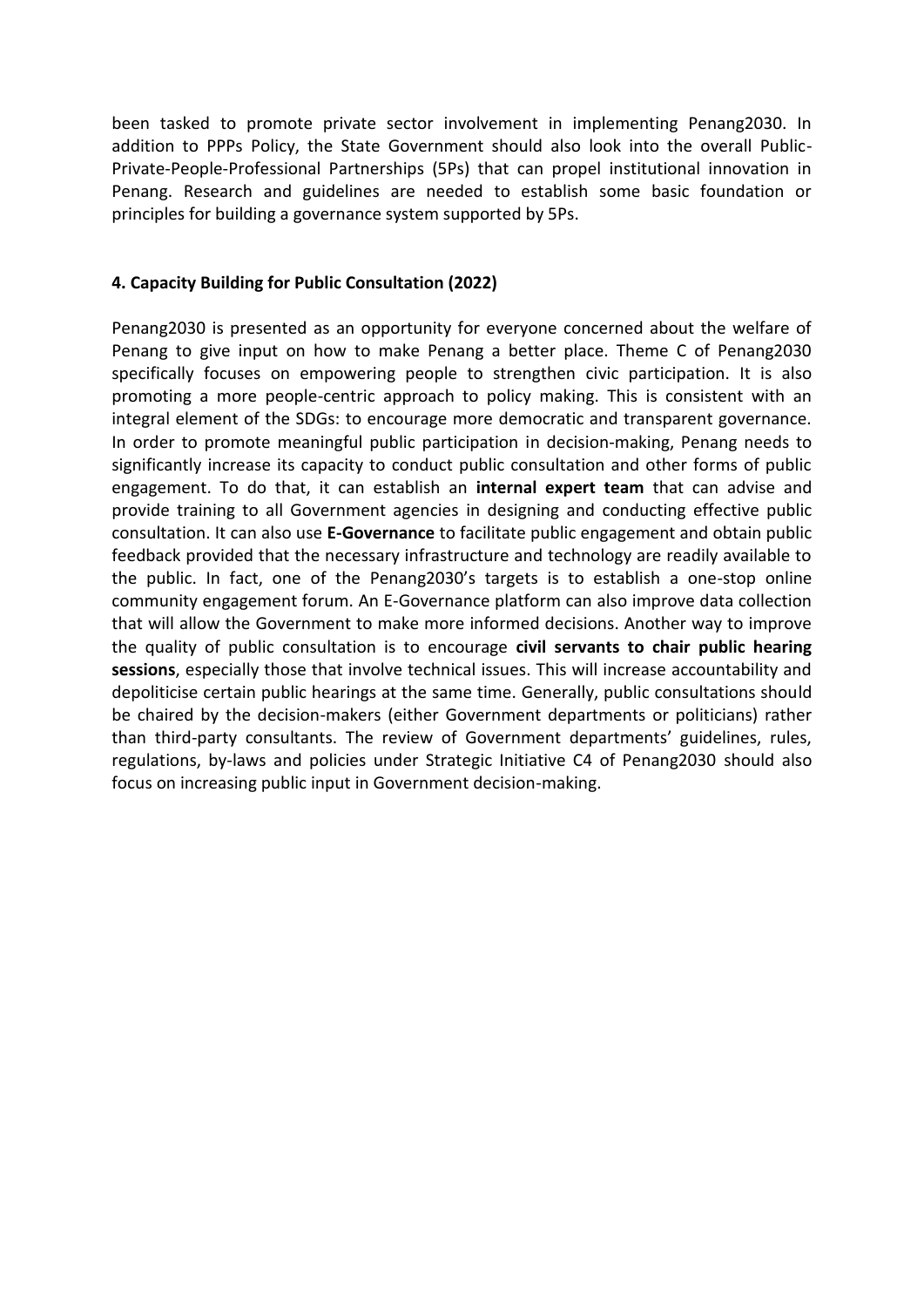# **1. Background**

#### **1.1 Penang Green Agenda and Governance and Institutions**

Governance and Institutions is one of the ten key focus areas that have been identified for Penang to achieve its sustainable development goals by 2030. In 2015, Malaysia made a commitment to the international community to support and implement the Sustainable Development Goals (SDGs). The  $11<sup>th</sup>$  Malaysia Plan has set out Malaysia's ambition and roadmap to achieve the SDGs by 2030, however it remains to be seen how effectively the Plan is being implemented on the ground. SDGs are yet to be mainstreamed into all areas of decision-making.

One of the main challenges of implementing SDG-related policies in Malaysia is the lack of suitable and effective governance and institution structures, including in Penang. Governance-related barriers can be summarised under 5 headings: 1. Lack of vision and a forward-looking approach; 2. Lack of political will and suitable leadership in public institutions; 3. Silo mentality and decision-making; 4. Weak enforcement and monitoring capacity; and 5. Lack of effective public-private partnerships.

Each of these areas needs to be tackled in order for Penang to move towards a more sustainable development by 2030. Some of the solutions will need to take place at the Federal Government level but there are still plenty of steps the State Government can take to increase its institutional capacity to plan for and achieve a much better future for its people and environment. At a minimum, SDGs-guided Key Performance Indicators (KPIs) should be created for all areas of Government affairs, accompanied by a regular and systemic review process.

The Working Group on Governance and Institution (GI) explores ways to strengthen Penang's governance and institutional capacity for implementing SDG-related policies. In particular, it identifies a set of governance-related basic principles and institutional requirements for achieving SDGs by 2030 for Penang. It also explores synergy in terms of governance best practices with other major policy initiatives (e.g. Penang2030, climate change etc) and looks to create a win-win framework for institutional excellency in Penang. The Working Group also considers various institutional innovations and the use of technology to overcome some of the barriers Penang faces.

#### **1.2 Current State of Affairs**

Good governance and institutions are both important components and enablers of sustainable development. In 2008, the Penang State Government introduced the competency, accountability and transparency (CAT) policy to improve governance and increase public trust in the Government. CAT has had some (albeit limited) impact on the governance of Penang, including more instances of open tender of public projects. There are also more public consultation sessions compared to other states (for example Penang allegedly held more than 900 consultation sessions for the Penang Transport Master Plan since 2015) although the outcome or effectiveness of these public engagement sessions are both unclear.<sup>1</sup>

 1 "Chow: More than 17,000 people engaged in transport masterplan". *The Star*, 24th August 2018.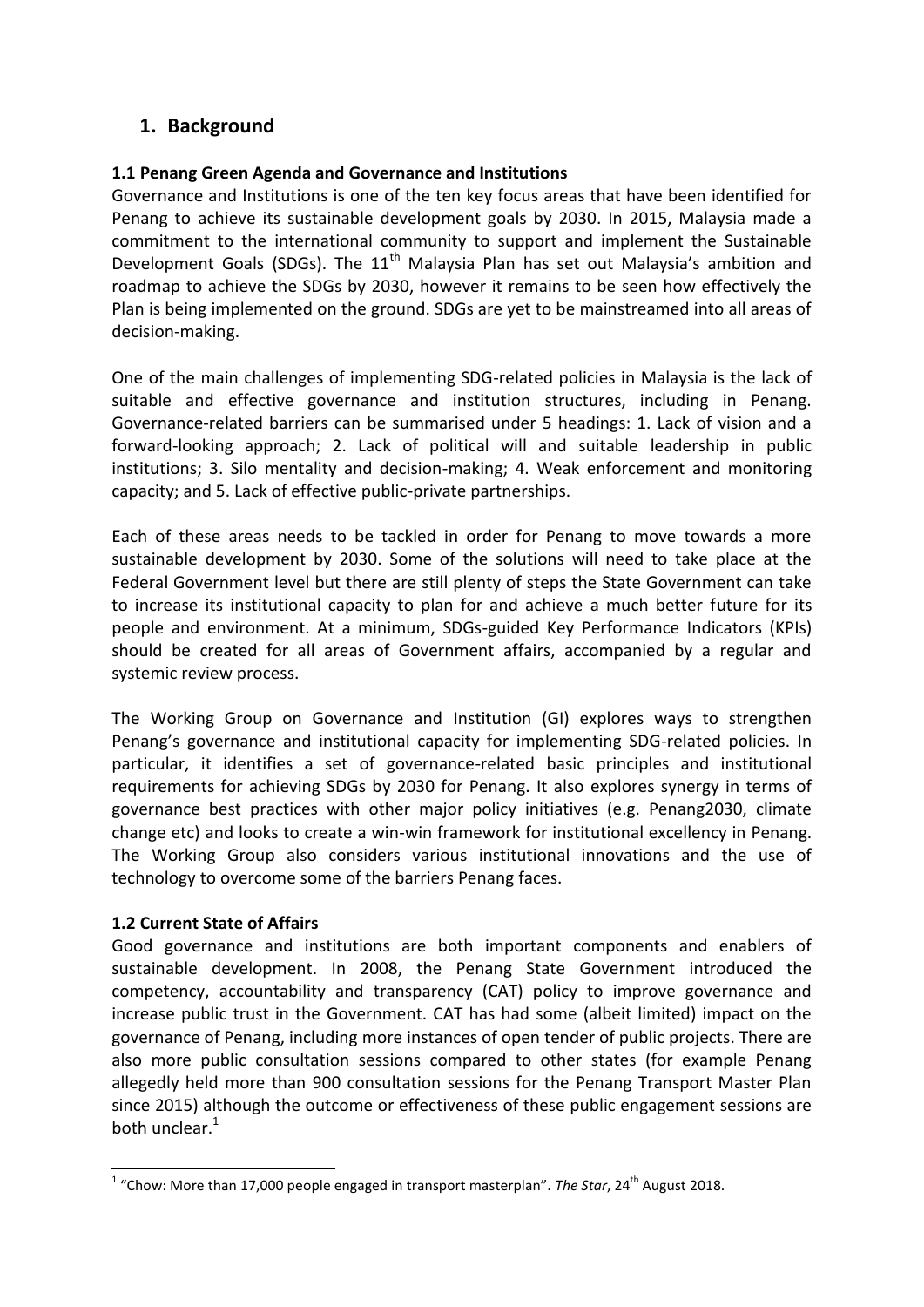An existing initiative that will potentially have a big impact on Penang's governance is Penang2030: A Family Focused Green and Smart State that Inspires the Nation (or Penang2030), which was launched in 2018. Penang2030 is a vision of the current Chief Minister and is also a rough blueprint for Penang's development from now until 2030. Its overarching objective is to encourage citizens to participate in policy-making and take responsibility for their own future. Penang2030 has four main themes: A. Increase Liveability to Enhance Quality of Life; B. Upgrade the Economy to Raise Household Incomes; C. Empower People to Strengthen Civic Participation; and D. Invest in the Built Environment to Improve Resilience. These four themes are further broken down into 16 strategic initiatives (SIs).<sup>2</sup> All 16 SIs of Penang2030 are linked to all but one (Goal 17) of the 17 United Nations' SDGs. Hence, realising Penang2030 vision goes a long way toward achieving SDGs.

Implementing Penang2030 currently is the main focus of the Penang Government as well as the governing political party. Penang2030 is meant to be a 'living document' where details of the various programmes and projects can be added as and when necessary. A very important initiative of Penang2030 is SI C4: Accelerate Programme Delivery and Institutional Reform. Under C4, the State Government aims to transform the delivery of Government services through digital revolution (including e-governance and a Big Data Unit), capacity building and most importantly, regular reviews of Government guidelines, rules, regulations, by-laws and policies. The purpose of C4 is two-fold: improve the overall governance of the Government and build up institutional capacity to implement Penang2030. C4 presents a good platform to push for a governance structure that is conducive to achieving sustainable development.

The institutional design currently proposed by the Government to achieve Penang2030 is as follows:

- a) Each SI is "owned" by one Executive Councillor (or EXCO) of Penang. These EXCOs have to meet and report regularly on progress of the programmes or projects under their custodianship.
- b) Each EXCO is assisted by a "Champion Officer", who is responsible for coordinating implementation and delivering results under each SI.
- c) An open system (State dashboard) will be created to track the implementation process and the achievement of goals and targets under Penang2030.
- d) Standard Operating Procedure (SOP), Key Performance Indicators (KPIs) and audit terms will be amended to take into account the specific outcomes of the SIs.

Given the highest authority it comes with, Penang2030 provides an incredibly useful platform to mainstream SDGs into all areas of development in Penang. If successfully implemented, not only will it help Penang achieve the SDGs, it also represents a bold move towards institutional innovation within Malaysia.

**.** 

<sup>&</sup>lt;https://www.thestar.com.my/news/nation/2018/08/24/chow-more-than-17000-people-engaged-intransport-masterplan>

 $2$  The Penang 2030 Guide, First Edition, 2019.

[<sup>&</sup>lt;https://www.penang2030.com/files/The%20Penang2030%20Guide\\_First%20Edition%202019\\_eBook\\_.pdf>](https://www.penang2030.com/files/The%20Penang2030%20Guide_First%20Edition%202019_eBook_.pdf)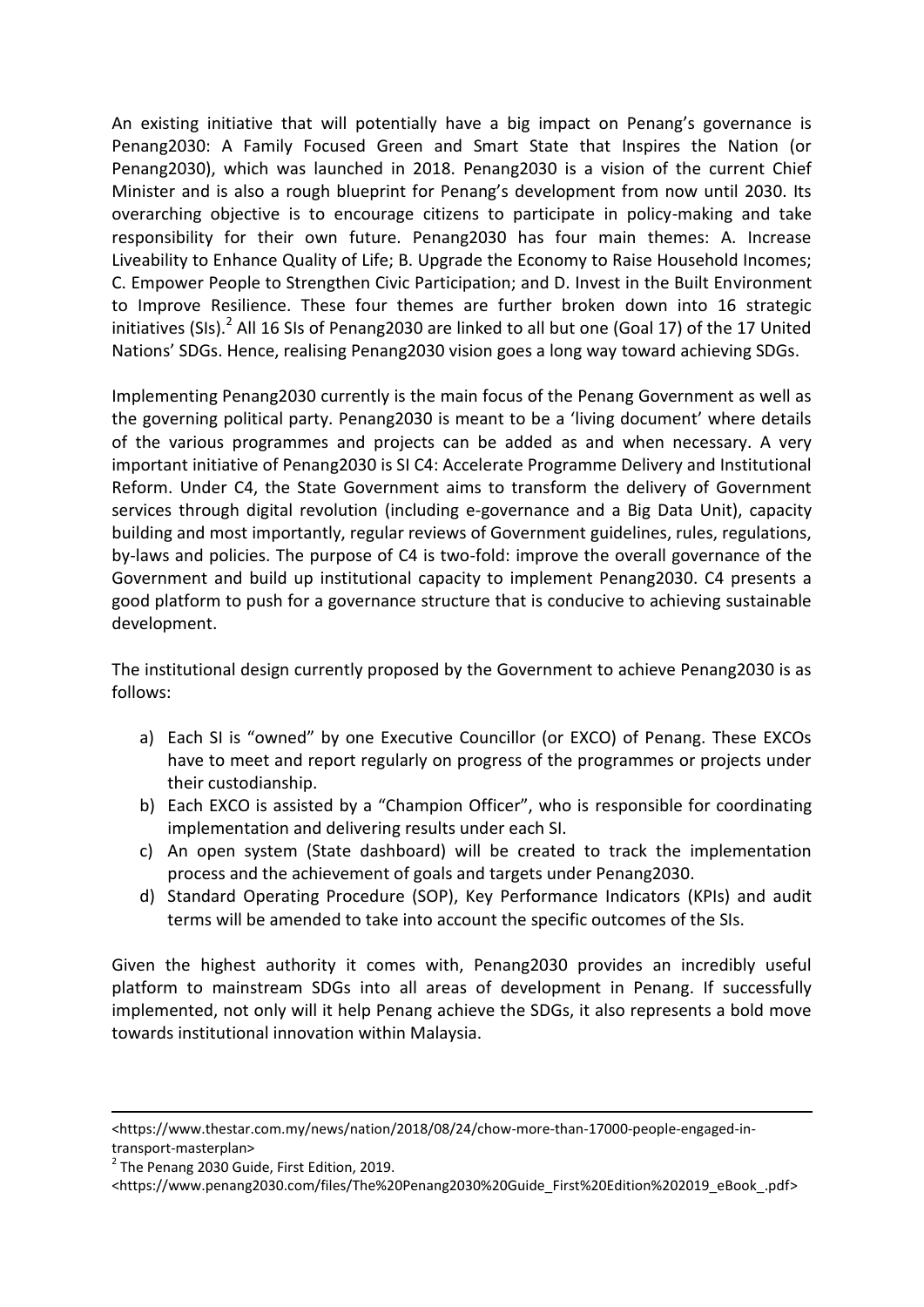At the local Government level, both MBSP and MBPP are implementing the Smart City initiative to improve local governance. The main objective of the creation of E-governance at both the local Governments is to increase the quality of services provided to the public and improve democracy. The process of digitalisation and the creation of Apps (e.g. MyMBSP, MyMBPP and Penang Smart Parking) and other electronic platforms will allow faster and more direct interaction between the public and the local councils. Some of the projects MBSP has kickstarted are smart CCTVs and bus stops, flood control water level warning system (SPARK system), Smart Parking, Smart Traffic and MBSP Pay. At the same time, MBPP has launched Smart LED, Smart CCTVs, Smart Street Pole, Smart Bus Stop, Smart Parking and Link Bikes.

Apart from smart governance, local Governments are also implementing other measures to promote open and participatory governance. For example, in preparation for major policy initiatives such as the 5-year Strategic Plan (2018-2022), MBSP would consult with various stakeholders including the public and civil servants. They also collect feedback through public survey for preparation of the annual budget, and broadcast some of the Government discussions live on YouTube. Going forward, MBSP will focus on expanding the role of citizens in local governance through education, consultation, effective feedback channels and capacity building. To improve the quality of public consultation, local Governments are using the Gender Responsive and Participatory Budgeting (GRPB) method and engage the services of Penang Women's Development Corporation (PWDC) to conduct public consultation and engagement.

At the national level, SDGs have been incorporated into the  $11<sup>th</sup>$  Malaysia Plan. A governance structure for SDGs has also been set up as shown below. It is supported by a range of Non-Governmental bodies such as the UN Global Compact, Sustainable Development Solutions Network (SDSN) and Junior Chamber International (JCI) Malaysia that enable civil society groups and businesses to provide input to sustainable development policy-making and implementation in Malaysia. The Department of Statistics Malaysia (DOSM) has been tasked to collect and compile data showing the achievement of SDGrelated goals in Malaysia. In addition, the Malaysian Government set up the All-Party Parliamentary Group (APPG) on SDGs (the first ever APPG in Malaysia) on 17 October 2019, which provides an informal platform for MPs and Senators in the House of Representatives to discuss SDGs-related topics with external parties such as professional bodies and Non-Governmental Organisations. The secretariat is chaired by Datuk Dr Denison Jayasooria from the Malaysian CSO-SDG Alliance.<sup>3</sup>

1

<sup>&</sup>lt;sup>3</sup> "Dewan Rakyat passes motion to create 4 new select committees". *The Malaysian Reserve*, 18<sup>th</sup> October 2019. [<https://themalaysianreserve.com/2019/10/18/dewan-rakyat-passes-motion-to-create-4-new-select](https://themalaysianreserve.com/2019/10/18/dewan-rakyat-passes-motion-to-create-4-new-select-committees/)[committees/>](https://themalaysianreserve.com/2019/10/18/dewan-rakyat-passes-motion-to-create-4-new-select-committees/)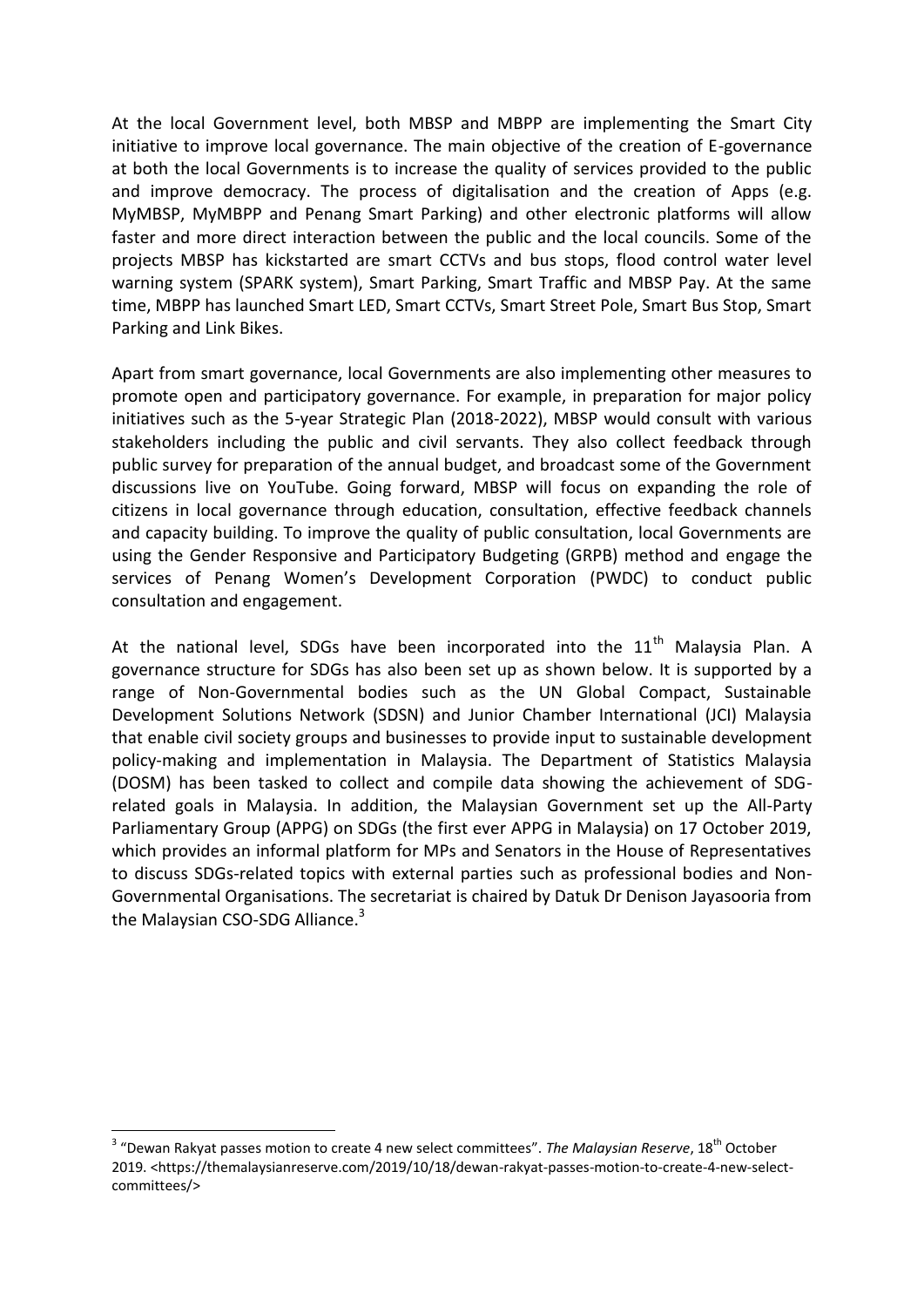

*SDG Governance Structure in Malaysia <sup>4</sup>*

**.** 

Lastly, the UN Committee of Experts on Public Administration (CEPA) and UN Department of Economic and Social Affairs (DESA) has identified 11 principles for sustainable development governance that can act as guidelines for Penang:



*Principles for Sustainable Development Governance <sup>5</sup>*

<sup>&</sup>lt;sup>4</sup> Economic Planning Unit, "Malaysia Sustainable Development Goals Voluntary National Review 2017". <https://sustainabledevelopment.un.org/content/documents/15881Malaysia.pdf>

<sup>&</sup>lt;sup>5</sup> The Division for Public Institutions and Digital Government (DPIDG), "Principles of Effective Governance for Sustainable Development". <https://publicadministration.un.org/en/Intergovernmental-Support/CEPA/Principles-of-Effective-Governance>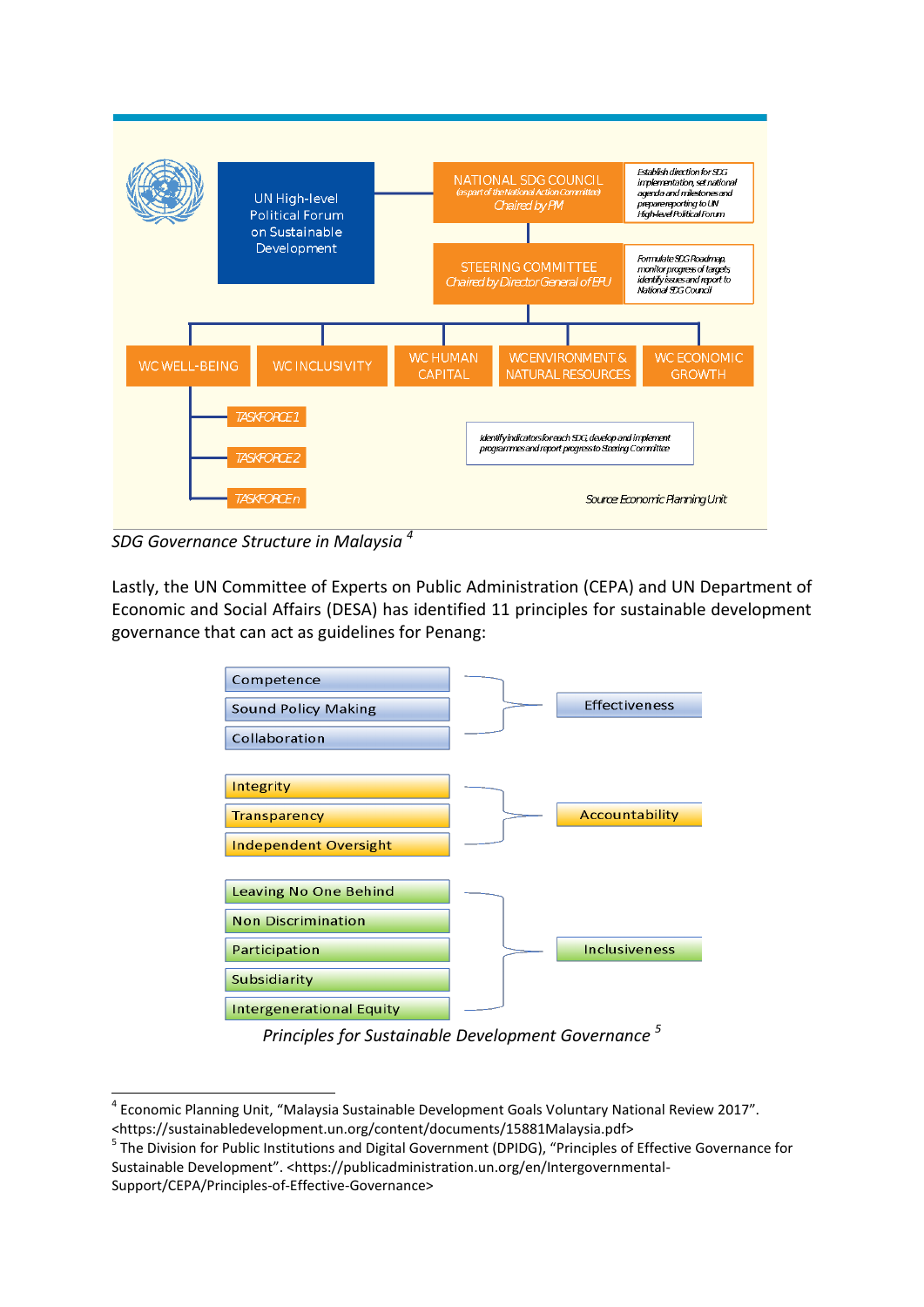# **2. Main Challenges**

#### **2.1 Institutional Shortcomings**

2.1.1 Like elsewhere in Malaysia, **politicians sometimes take on too much of the governance space** in Penang, which leaves the technocrats or civil servants less space to manoeuvre and be held accountable. For example, very often politicians take on the responsibility to address questions or concerns regarding Government decisions even though civil servants might be in a better place to clarify issues. It also results in a disconnect between the public and technocrats.

2.1.2 Within the governance structure especially at the State Government level, it is **not always clear from the outset which agencies are responsible** for overseeing or implementing specific issues; and even if there is a clear leadership, the responsible agencies may not always deliver the desired results. Internal accountability system still needs to be improved and this is not helped by the fact that post-EXCO meetings (where heads of departments sit down to discuss the outcomes of EXCOs' discussions) are no longer held in Penang.

2.1.3 There are elements of **redundancy** within the current Government structure at both the State and Local Government levels – agencies that no longer serve their purpose or agencies with mandates that are not compatible with the achievement of SDGs. Governance can be further streamlined by reviewing the mandates and TORs of all Government agencies.

2.1.4 The notion of **risk management** is not currently part of the governance norm – decisions and choices by the Government are not subjected to risk assessment to understand their implications on society, the environment, economy and so on. There is also no capacity to carry out meaningful risk assessment for major decisions as risk management is not currently included in the training programmes for civil servants.

#### **2.2 Data**

2.2.1 Data collection is a challenging task as Governmental departments and other agencies are **unwilling to share data**. Without complete datasets and statistical information, projects can only be partially implemented, such as is the case of the Local Authority Agenda of Malaysia in policy making.

2.2.2 DOSM can only share easily 50% of its data with external parties, while the other 50% is held by agencies and the state Governments. The absence of shared data is impeding the development of effective indicators and statistics. In addition, DOSM is unable to synchronize the large amount of data it possesses.

2.2.3 A lot of important data related to SDGs are **currently not collected** especially at the state level. For example, there is no information about  $CO<sub>2</sub>$  emissions, biodiversity, economic costs of disasters etc for Penang. Even if data is available, sometimes it is not complete or up-to-date due to lack of capacity and resources within the Government department or agency.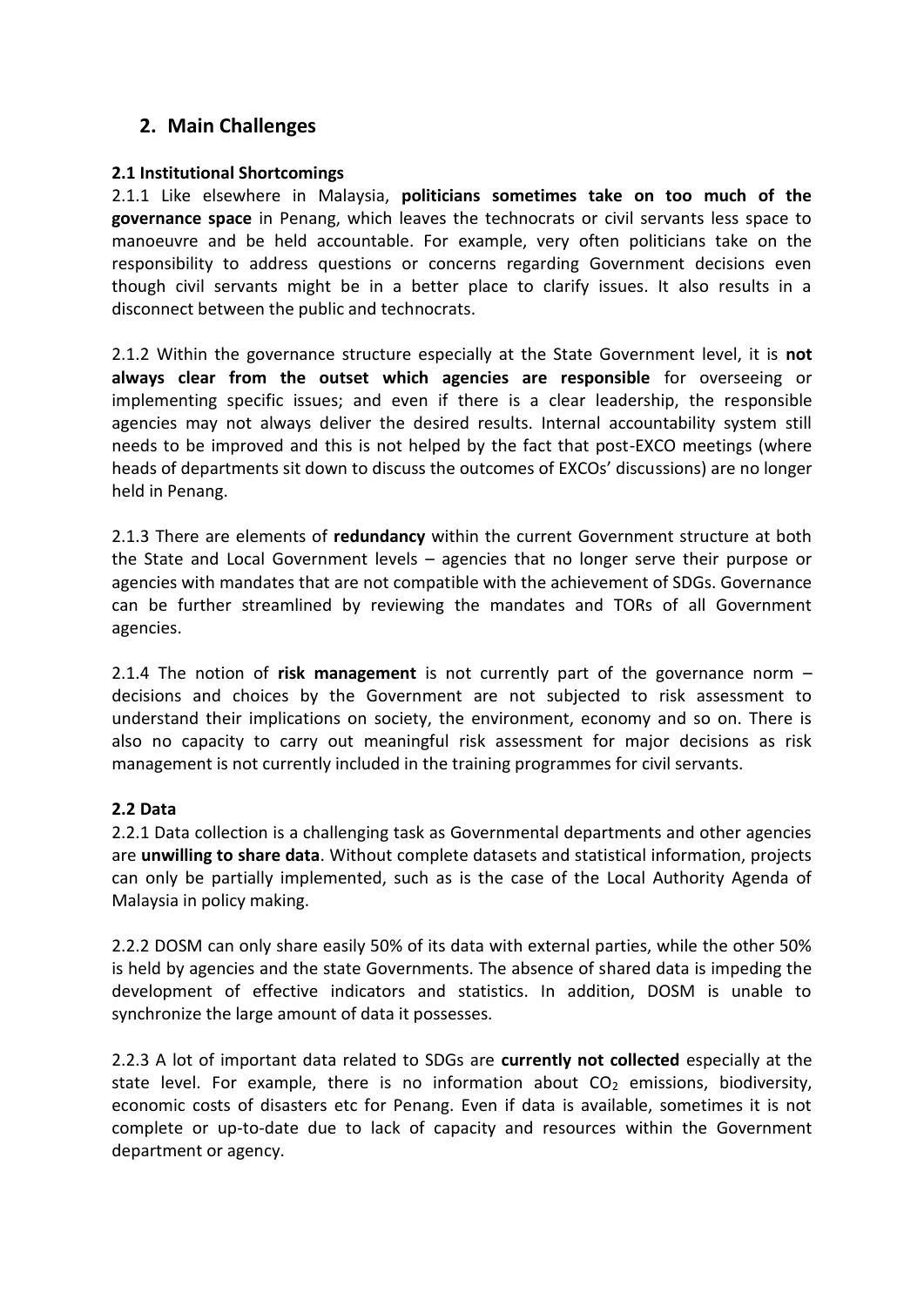2.2.4 BPEN compiles the Buku Data Asas Sosio-Ekonomi annually and shares it with all departments. However, there is a **lack of initiative** among Government officers to search for data, and oftentimes they rely too much on DOSM.

2.2.5 Even if available, data is sometimes presented in a way that is **not easily understood** and not user-friendly.

2.2.6 There is currently no state-level **datahub** that could be accessed by both the Government and general public.

#### **2.3 Mainstreaming and Capacity Building**

2.3.1 Government officers have limited or no knowledge about SDGs as there is no **SDGs training programme** available for them. There was an environmental training programme for Government officers 10-15 years ago but this was not continued. The **concept of SDGs** has also been perceived as being too technical and academic.

2.3.2 Within the Government, there is limited **cross-departmental collaboration** and few opportunities for different levels of Government to share ideas and knowledge, especially on the topic of sustainable development.

2.3.3 There are no methods for, nor persons in charge of the implementation of SDGs. The **Star Rating System** is the current audit system used by all levels of Government. However, it consists of a host of criteria but none is directly related to SDGs.

2.2.4 Within the Government especially at the State level, staff turnover rate is high. However, no strong safeguards are in place to ensure that **institutional memory** is passed on effectively. So, even if SDGs training is given to Government officers, very often when they get transferred the knowledge and expertise are lost, and capacity building efforts need to be repeated again.

2.3.5 Currently, there are **separate entities** carrying out SDGs-related initiatives such as Penang Green Agenda, Low Carbon City, Penang2030 etc. There is a need to synergise all policy initiatives under one umbrella.

#### **2.4 Public Participation**

2.4.1 Public participation exists in Penang but there is no measure to examine the **public participation mechanisms** and to improve it.

2.4.2 Better public participation is inhibited by the **lack of capacity** within Government departments, and also civil servants' reluctance to engage with people. Currently, Government agencies engage the services of PWTC staff to carry out public consultation but they may not fully understand what the specific project is all about, so public engagement may be just touching the surface. In addition, the general public may not be equipped with the knowledge and skills to engage constructively in public consultation sessions.

2.4.3 As the Government **uses more technology** to engage with the public and get public feedback, there is a concern that not everyone, especially the elderly age group, will be able use the technology.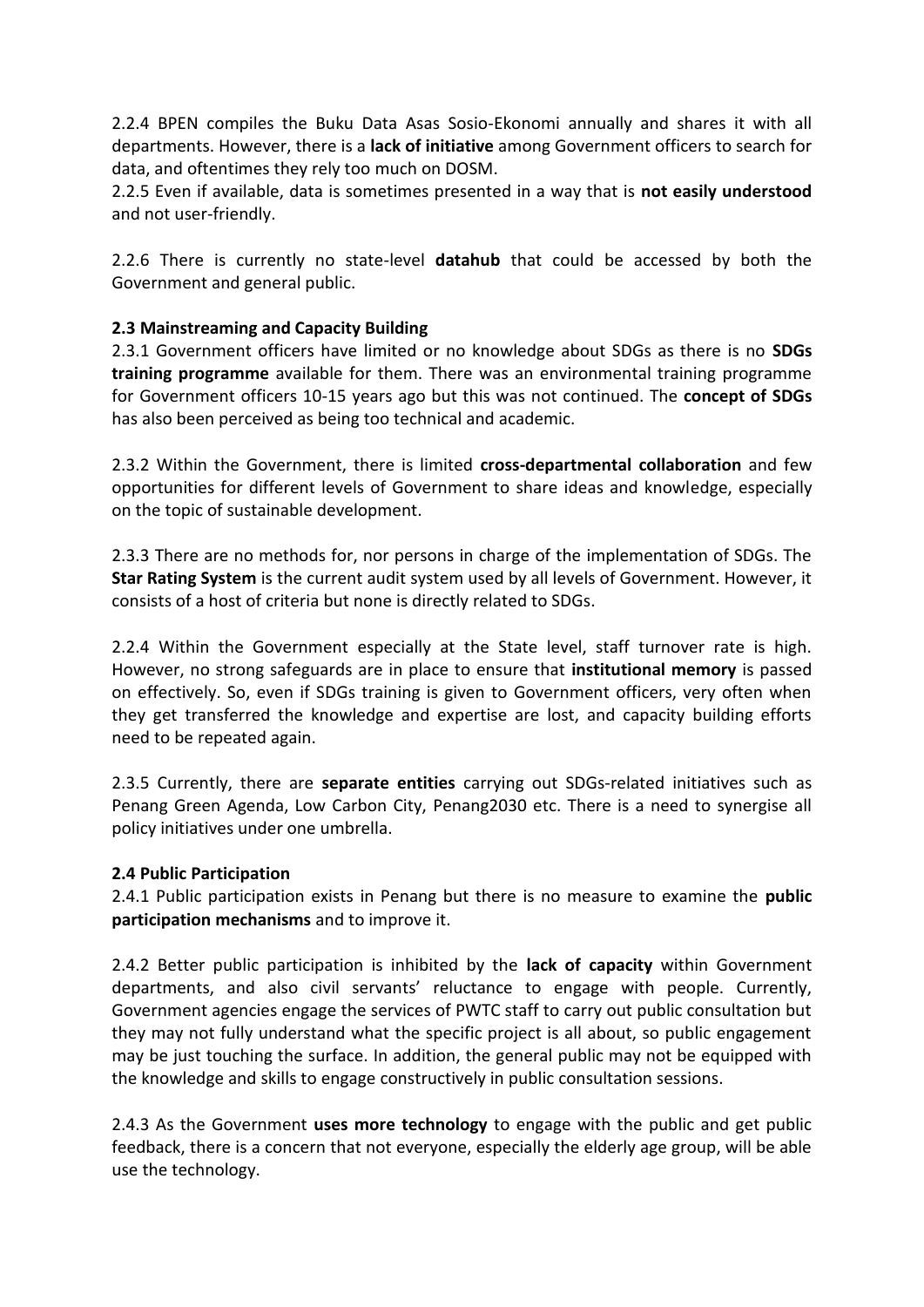#### **2.5 Public-Private Partnerships**

2.5.1 The basic principles of **Public-Private Partnerships (PPPs)** are not fully grasped and understood by both public and private sectors.

2.5.2 There is currently **no one leading platform to promote and facilitate cooperation** between the Government and different industries, professional bodies etc. SDGs cannot be achieved solely by the Government.

2.5.3 Although the State Government has been espousing **Public-Private-People-Professional Partnerships (5Ps)**, there is yet to be a set of guidelines or framework to guide its implementation.

#### **2.6 Accountability and Transparency**

2.6.1 Decision-making processes are **not always transparent** to outsiders and monitoring of the Government's actions is not institutionalised.

2.6.2 A lot of authority and power to initiate policies and programmes are **centralised at the Federal and State level**, and local Governments have limited space to make decisions and innovate regarding the overall development strategy.

2.6.3 **Lack of vision for the development of the Smart City Initiative**, and problems with existing smart city initiatives at local level include:

- I. Many one-off projects sponsored by specific technology companies.
- II. No coherent IT system between the two local Governments.

#### **2.7 Public Finance**

2.7.1 Both state and local Governments have **limited financing sources** and rely heavily on land development. This not only restricts the functions of the Government but also encourages extensive land development.

2.7.2 There is a **lack of knowledge and information** within the Penang Government regarding the various funding sources at the national and international levels for SDGs, such as the RM2 billion SDGs fund administered by Bank Pembangunan and the various green financing options provided by Asian Development Bank (ADB) and the World Bank.

# **3. Solutions**

#### **3.1. Mainstreaming SDGs**

3.1.1 Achievement of SDGs should be included as part of the **Key Performance Indicators (KPIs)** of Government departments, and **assessed as part of the Star Rating System**. This would ensure SDGs are mainstreamed into all areas of decision-making within the Government.

o The inclusion of SDGs in the Star Rating System assessment should be discussed with the Malaysian Administrative Modernisation and Management Planning Unit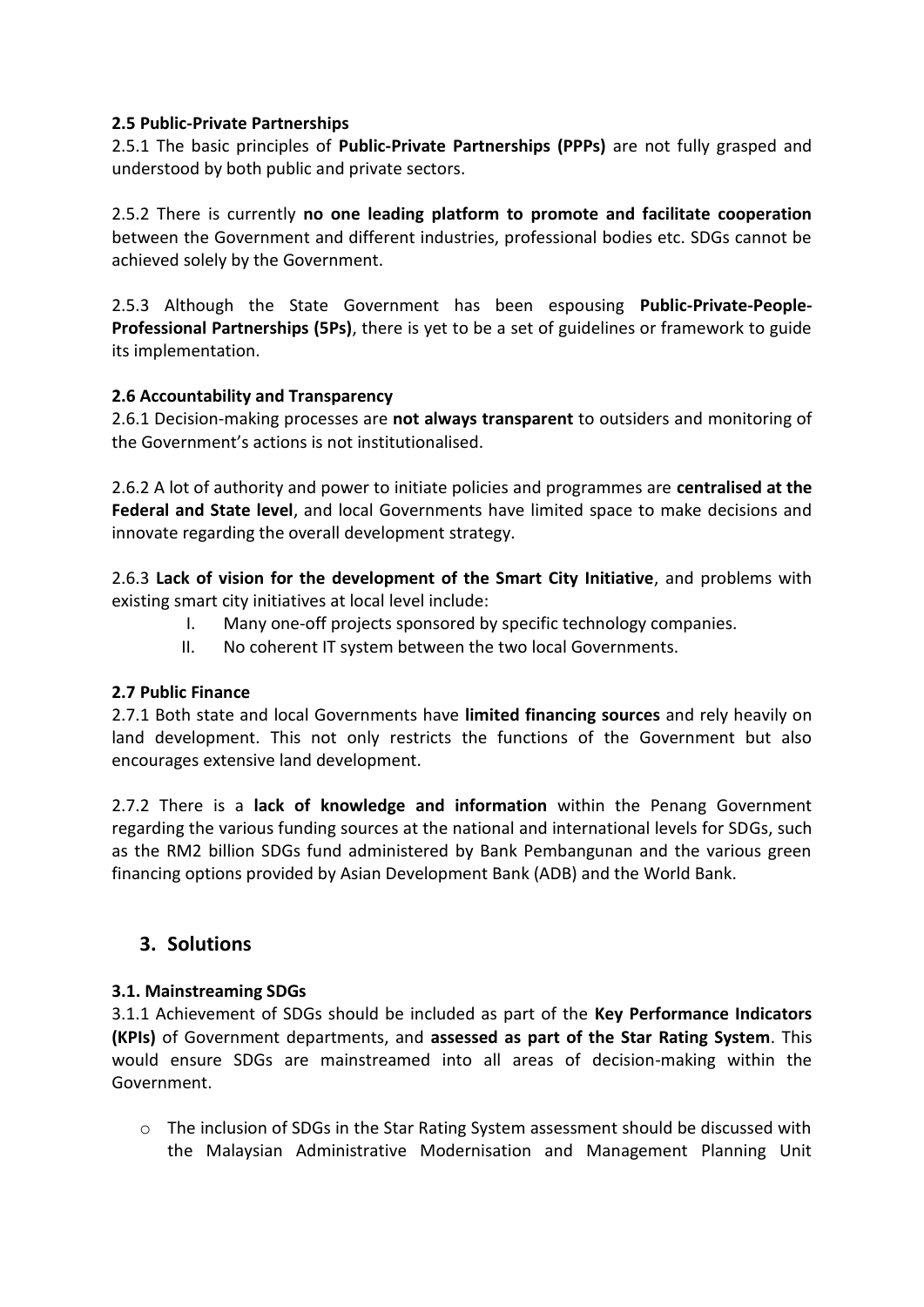(MAMPU) and the Prime Minister Unit (JPM) for State Government level, and with the Ministry of Housing and Local Government (KPKT) for Local Government level.

 $\circ$  Any review of current Government guidelines. SOPs, rules and regulations, by-laws and policy (especially under Theme C4 of Penang2030) could include a "SDGscompatible" clause to make sure sustainable development focus is reflected in all Government practices.

3.1.2 Appoint a dedicated **SDGs Officer** at the State Government level who collaborates with all Government departments and is consulted in decision-making of major development plans.

 $\circ$  This will allow someone to have an overview of all major Government policies and their cumulative impact on achieving SDGs.

3.1.3 The State Government should set up a **"SDGs Commission" or "Jawatankuasa Pembangunan Mampan"** to facilitate the implementation of and monitor progress on SDGs.

- o The Commission or Jawatankuasa should meet regularly to discuss and be consulted on major Government policies.
- o The Commission or Jawatankuasa can also organise regular information sharing sessions for Government departments and between different levels of Governments to share intelligence and updates.
- o The Commission or Jawatankuasa should also establish a formal channel or platform of collaboration with the private sector in implementing SDG-related initiatives in Penang.

3.1.4 "Piggyback" on the **new governance structure for Penang2030 vision** to mainstream SDGs into all areas of decision-making. Penang2030 covers all areas of SDGs and can be a useful platform for raising awareness and implementing SDGs among not only Government but also Non-Government actors.

#### **3.2 Capacity Building and Keeping Institutional Memory**

3.2.1 **Incorporate SDGs into regular and specific training sessions** for state and local Government workers.

- o To increase the understanding and capacity of civil servants in implementing SDGsrelated initiatives, the Government should work with **local academic institutions and professional bodies** to create training programmes that suit the needs of Penang.
- $\circ$  These training programmes need to be properly funded and should be designed to suit the target audience instead of being too research-oriented.
- o SDGs-related information and knowledge can also be incorporated into existing **HR training programmes** for civil servants.

3.2.2 In order to make sure that internal capacity to implement SDGs is retained despite high staff rotation, each Government department should establish effective **mentoring programmes** that allow institutional knowledge to be passed down to future leaders.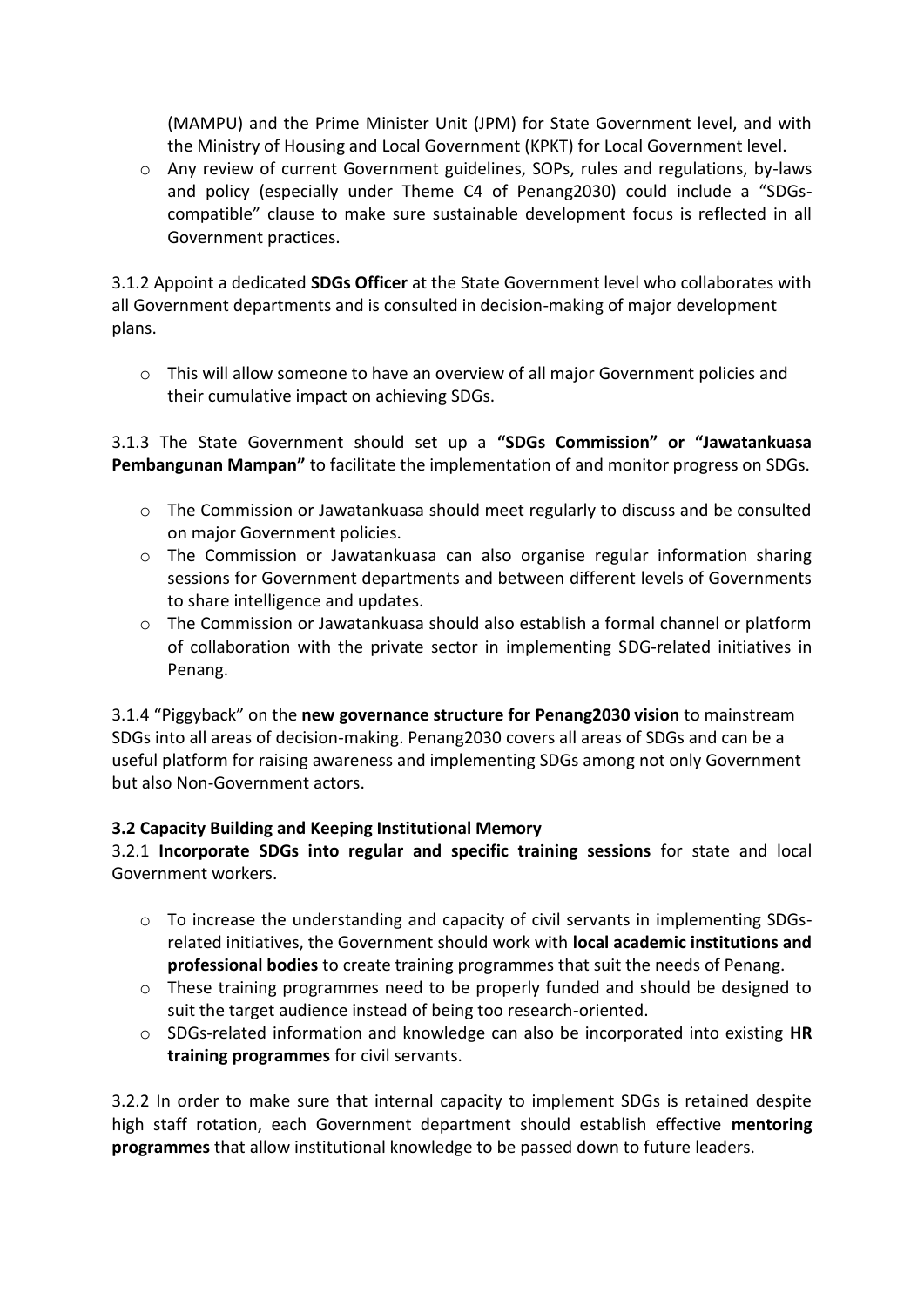3.2.3 Increase the capacity of our civil service to adopt and manage change within the governance structure (in light of major policy trends such as Penang2030, SDGs, low carbon cities, smart cities etc). It is essential to train civil servants in **change management**.

 $\circ$  ISO 9001:2015 provides the framework for change management at both operational and system levels.

#### **3.3 Data**

3.3.1 Create a **centralised database or state dashboard** for monitoring the achievement of Penang2030 including SDGs in Penang.

- o Penang needs to first set out clear indicators/parameters for SDGs-related data. **Customisation of SDGs data** is needed to reflect the priorities and focuses of Penang.
- o Data should be properly collected and verified, and should be able to be shared easily. Data should be accessible and presented in a simple way that is easily understood by the public.
- o This can be the responsibility of (or form part of the) **Big Data Unit** to be set up under Penang2030.

3.3.2 The State Government should work closely with the **Department of Statistics Malaysia (DOSM) to enhance and customise data collection for SDGs for Penang**. Collaboration should include identification of data gaps and sources, data collection improvement (e.g. use of technology) as well as data sharing.

- o The collaboration should form part of the work of the Big Data Unit.
- o Explore how small area statistics can be used to produce useful estimation of parameters for Penang.

#### **3.4 Transparency, Monitoring and Accountability**

3.4.1 The State Government should produce an **annual "SDGs Report"** for Penang that details the progress and gaps of SDGs-related implementation.

- o The State Government should work closely with local Governments and civil society in creating a set of **SDGs-guided indicators** that can be used to monitor the progress on SDGs implementation.
- o The State Government should also introduce clear targets for SDGs for Penang.

3.4.2 The State Government should support and learn from the "**open governance**" principle that is being trialled and promoted at Local Government level especially by MBSP.

o To increase transparency, the State Government should encourage more **live streaming** of discussion and deliberations on major policy initiatives.

3.4.3 The National Physical Plan (NPP) already provides a useful framework for achieving sustainable development. There should be more **effective monitoring and tracking of the implementation of NPP** at the State as well as Local Government levels.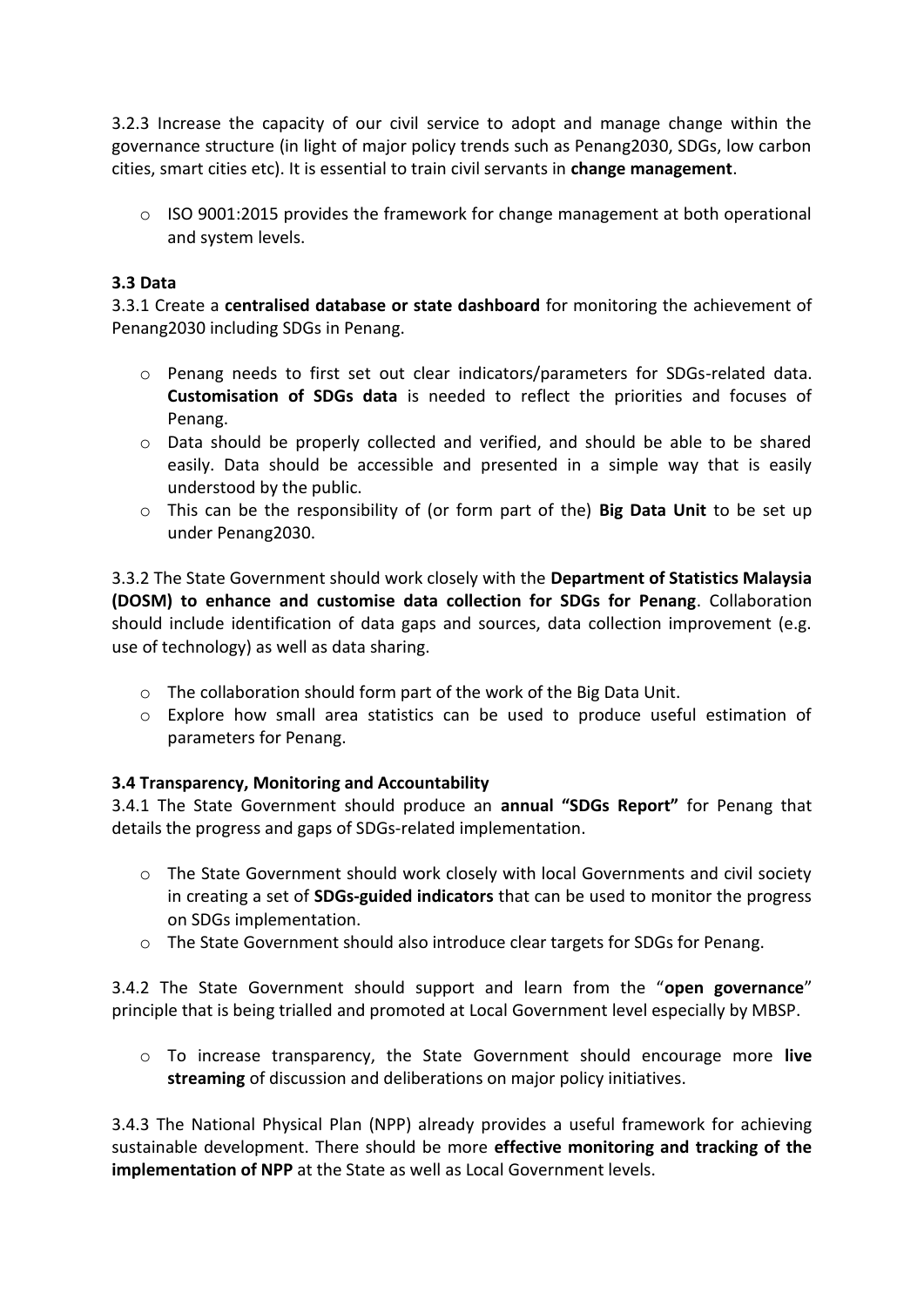#### **3.5 Public Participation and Public-Private Partnerships**

3.5.1 The State and Local Government should increase their **capacity to conduct public consultation** and encourage meaningful public participation in decision-making.

- o The State Government should increase internal capacity (for example an **expert team to advise Government agencies**) on designing and conducting effective public consultation.
- o An **E-Governance platform** at the State Level can help facilitate more direct interaction between the Government and the public. Elements of E-Governance are currently being introduced at Local Government level, which can be adapted for the State Government.
- o The **review of policy and Government guidelines** etc under Theme C4 of Penang2030 should also focus on increasing public input in Government decisionmaking.
- o State and Local Government should also introduce plans or programmes to increase the interest in, and capacity of the public to engage in public discourse. This should include creating a mechanism to inform the public of how their feedback is being taken into account and incorporated into decisions.

3.5.2 In order to increase accountability and to "depoliticize" issues, more **public consultations or hearing sessions should be chaired by civil servants** from the relevant Government departments.

3.5.3 The State Government should produce a **plan or policy paper setting out clear goals and actions on utilising public-private partnerships (PPP)** to help achieve its major policy initiatives including Penang2030 and SDGs.

- o PPP can be used at various stages or in different areas including policy-making, implementation, solution-provision, monitoring etc.
- o The Government should create a **platform to promote PPP (e.g. PPP Centre)** that can issue guidelines and monitor the progress and impact of PPP. The platform can also facilitate sharing of ideas and technologies.
- o Penang should look for PPP best practices and adopt and adapt models that have worked at the national level.

#### **3.6 Decentralisation of Power and Smart Governance**

3.6.1 The Government should push for more **decentralisation of power** to the State and Local Government levels (the subsidiarity principle). One rationale is that local problems are best resolved using local knowledge and through local governance.

- o This is particularly important as Local Governments in Penang are already in the process of increasing local democracy and public engagement through the E-Governance platform.
- o Decentralisation of power needs to be supported by **increased financial capacity and greater accountability** of local actors.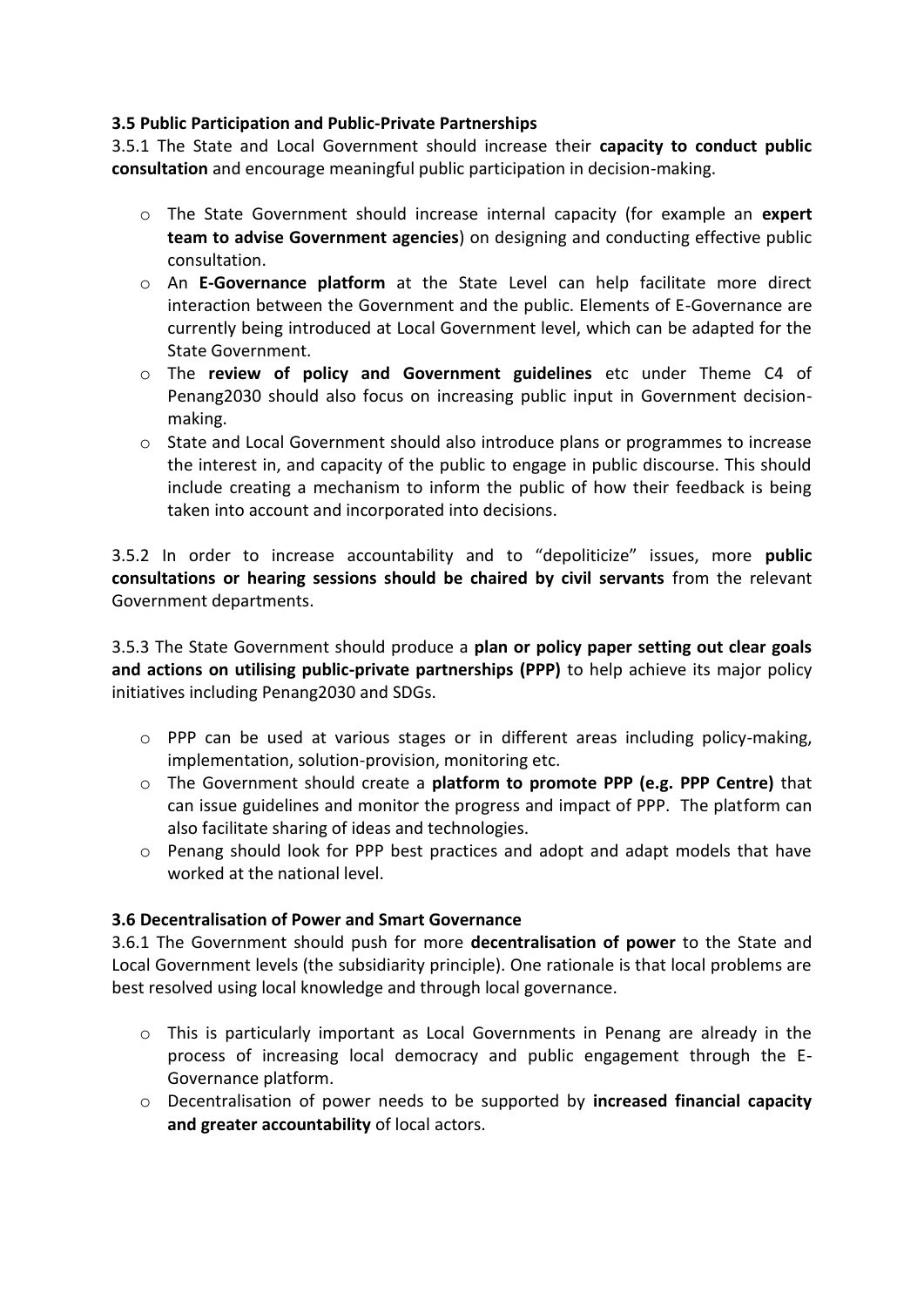3.6.2 Current Local Governments' **Smart City Initiatives need to support and enhance SDGs governance**. In particular, E-Governance platforms can be improved to increase not only efficiency but also transparency and accountability of local governance.

- o The Government should promote the **use of non-discriminatory technology** e.g. ageappropriate technology.
- $\circ$  Introduction of new technologies to improve governance should be accompanied by adequate **awareness raising and education programmes** to make sure that no one is left behind.

3.6.3 The Government should also explore the **use of Artificial Intelligence (AI)** in helping to rationalise decision-making. This can reduce instances of corruption and "special interest capture".

o This can form part of the Big Data Unit to be set up under Penang2030 or as part of Penang's Smart City Initiative.

### **3.7 Local Government Financing**

3.7.1 To increase the capacity of State and Local Governments to implement projects and adopt a different development pathway, it is imperative that they have access to **additional and new financing sources**.

- o State and Local Governments should explore the use of '**green finance**' such as green bonds, grants, loans, guarantees etc. Civil servants should be trained to access **international funding sources** for appropriate projects.
- o Should also look into **increased local revenues** in an equitable way such as through land value capture.
- o Should actively utilise **Federal Government's special-purpose funds** such as the RM1 billion Sustainable Development Financing Fund provided by the Bank Pembangunan Malaysia Bhd.

3.7.2 The State and Local Government should also look into how to **increase efficiency in spending and reduce financial redundancy**. This can be done as part of the Theme C4 of Penang2030.

#### **3.8 Regional Cooperation**

3.8.1 The State Government should give increased importance to **regional cooperation** either with the neighbouring States like Kedah and Perak, or with neighbouring countries such as Thailand and Indonesia. This will improve governance and cooperation on crossboundary issues such as water, food, transportation etc.

- o The State and Local Governments should work closely with the Northern Corridor Economic Region in planning for and implementing **regional SDGs programmes**.
- o Penang should also **take the leadership role** in pushing for a more sustainable development pathway in the Northern Region, which includes advocating for certain development policies or programmes.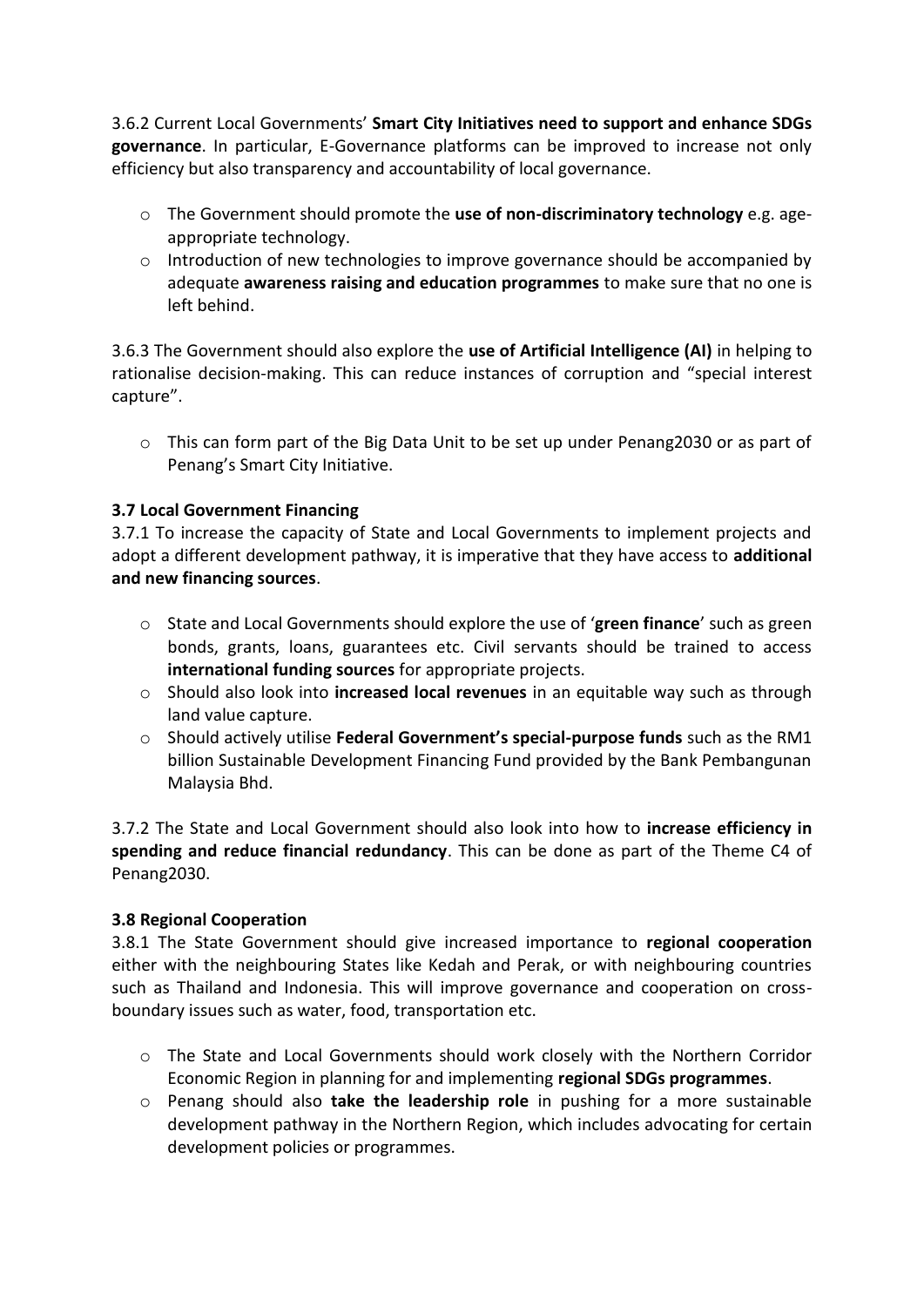3.8.2 The State Government should adopt a **regional perspective in relation to development** and promote win-win solutions for all the States in the Northern Region based on each State's comparative advantage.

- o This can be achieved by **assessing the impact of Penang's development** on the neighbouring States, as well as looking for solutions that can create maximum benefits for all.
- $\circ$  A closer collaboration with neighbouring States will also improve resource efficiency and effective governance in Penang.



# **4. Major Policy Recommendations and Milestones**

# **1. Mainstream SDGs through Penang2030 (2020)**

The Sustainable Development Goals (SDGs) and their achievement should be mainstreamed into all levels of Government and decision-making through Penang2030. Penang2030 is currently the Government's main initiative for future development of Penang and it comes with the highest authority (from the Chief Minister). Penang2030 is also very comprehensive and covers almost all the 17 SDGs, ranging from social wellbeing to economic growth and environment protection. In particular it has a specific focus on improving and enhancing governance to achieve the goals of Penang2030 (Strategic Initiative C4). Hence, mainstreaming of SDGs can be achieved through the state-wide implementation of Penang2030.

Specific actions that can be taken to mainstream SDGs through Penang2030 include the following:

> a) Achievement of SDGs through Penang2030 programmes/projects should be included in the **Key Performance Indicators (KPIs)** of civil servants, which will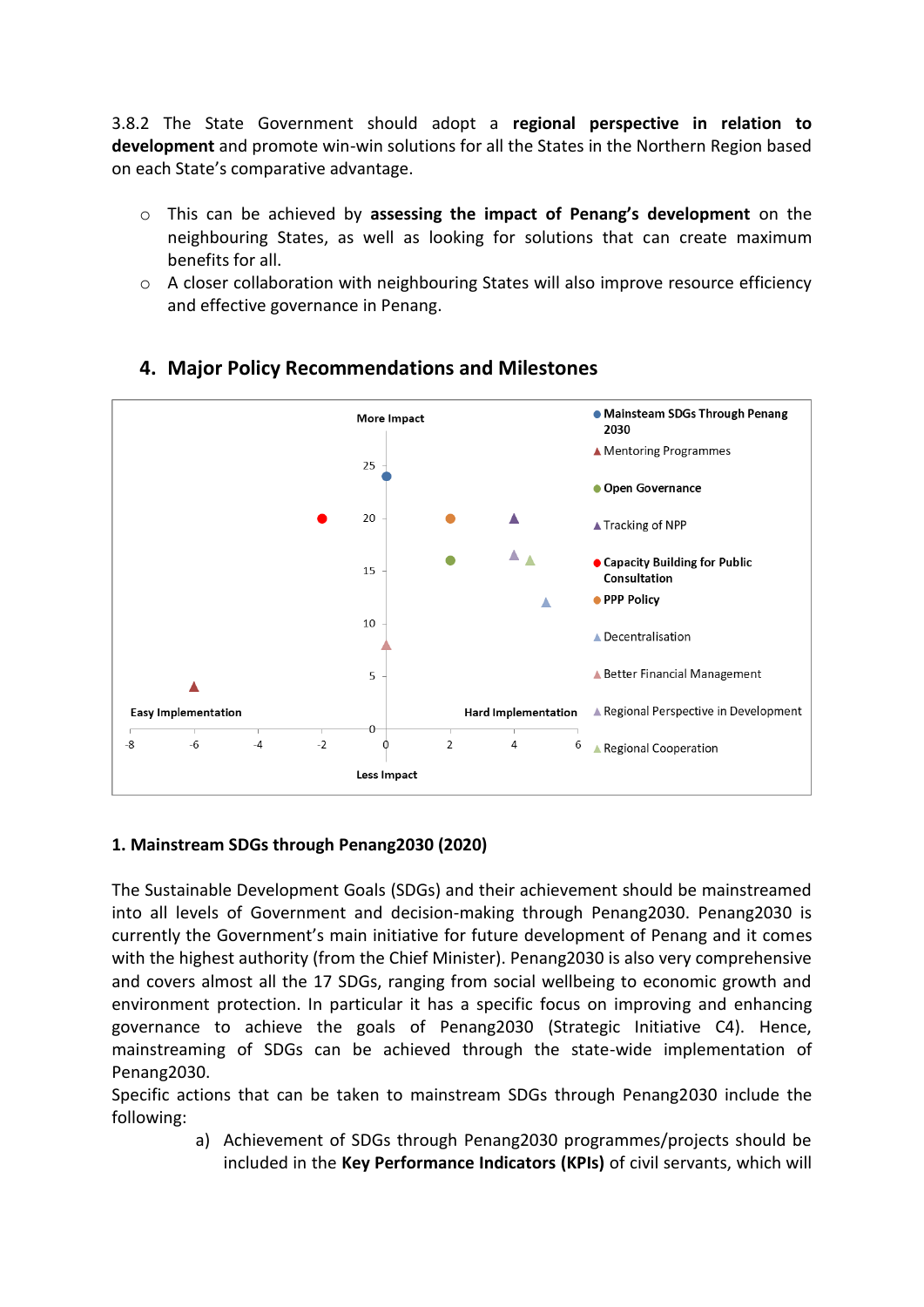be revised by the State Government in 2020 to incorporate the Penang2030 vision.

- b) Achievement of SDGs should be included in the Star Rating System Penang State Government should initiate discussions with Unit Pemodenan Tadbiran dan Perancangan Pengurusan (MAMPU) and Kementerian Perumahan dan Kerajaan Tempatan (KPKT) to explore the possibility of amending the current SRS to reflect the need to achieve SDGs.
- c) Incorporate SDGs into **training sessions** for Government servants through reviewing and prioritising the existing training series. Training needs to be consistent, long-term, strategic and structured. State and Local Governments should collaborate with universities and professional bodies on training contents. Civil servants should also be trained on change and risk management. In addition, the training course should include a module to build capacity of the Government to access outside funding for projects.
- d) Current champions of Penang2030's 16 strategic initiatives should monitor the implementation of SDGs related to their areas and report on their progress (they are acting as the "**SDGs Officers**").
- e) Identify and appoint an existing **Jawatankuasa** to take charge of the review and monitoring of the implementation of Penang2030 targets and SDGs.
- f) Penang should produce an annual **SDGs Report** that details the progress and gaps of SDGs implementation in Penang especially in the context of Penang2030. The report must be either independently prepared or verified.

#### **2. Open Governance (2020-2023)**

To encourage public participation and improve accountability, the State Government needs to promote a more open governance in Penang. Under Penang2030, a **state dashboard** will be established to collect data and to keep track of the implementation of Penang2030, which can be adapted to also keep track of the progress on achieving SDGs. Monitoring and review of progress must also be subject to independent verification. It is therefore essential that Government departments have easy access to up-to-date data. This would require an overhaul of the current data sharing system between the Department of Statistics Malaysia (DOSM) and other Government departments including the State Government. Given the importance of data, the State Government should establish a **centralised database or a Big Data Unit** helmed by qualified data scientists. Government departments must use the database or Big Data Unit in decision-making processes to make sure that their decisions are backed by facts and data. The State Government should also approach the Federal Government to come to an arrangement whereby information related to Penang2030 and SDGs should be easily obtained and shared. Better still, the State dashboard should be **linked directly to the DOSM system**. In addition, the State Government should be able to ask for a customised **data set** for tracking the implementation of Penang2030 and SDGs. Without easy access to up-to-date data, the Big Data Unit to be established under Penang2030 will not achieve its full potential.

E-Governance and use of technology can also promote open governance. One of the objectives of Penang's **Smart City Initiative and Digital Transformation Master Plan** should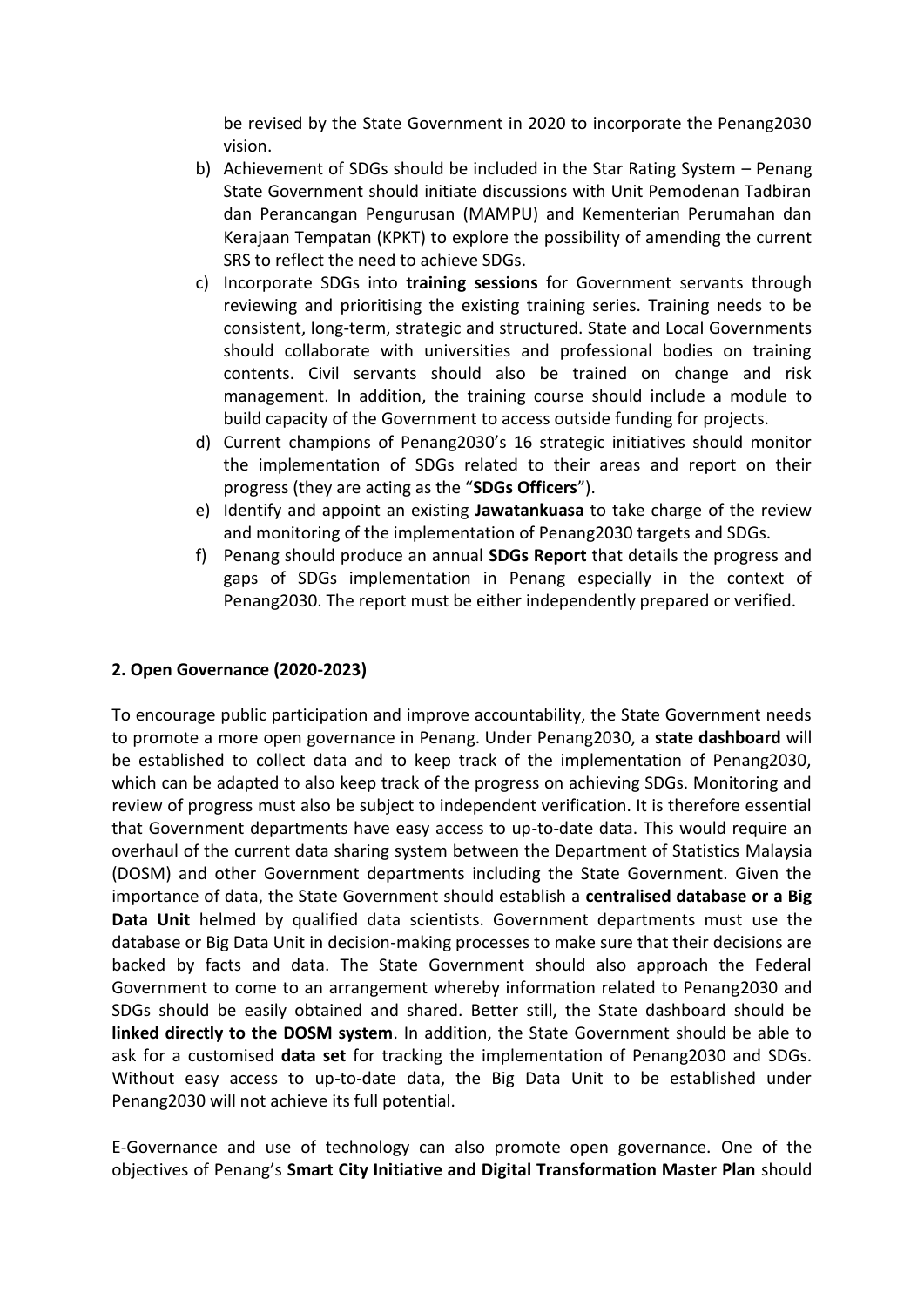be to support and enhance governance for achieving Penang2030 goals and SDGs. Under the Smart City Initiative, the State and Local Governments need to make sure that the necessary infrastructure is put in place and there is a team of experts who are driving the initiative with a clear vision. The Government also needs to provide training and sufficient information to the public on using technology to access information and also provide feedback. State and Local Governments can also explore the use of Artificial Intelligence (AI) in rationalising decision-making, which can reduce corruption and "special interest hijack".

The State dashboard for Penang2030 is expected to be up and running in 2020 while the centralised database or Big Data Unit can be set up by 2023.

#### **3. Public-Private Partnerships (PPP) Policy (2021)**

To implement Penang2030 and achieve the SDGs, the State Government needs buy-in and participation from all sectors of society, especially businesses. The commitment of the business community is especially important not only just in co-financing programmes and projects but also adapting their investments according to the development goals set by the State Government. To better utilise and identify the potential for public-private partnerships (PPP), the State Government should adopt a **PPP Plan or Policy** setting out clear goals, safeguards and actions for the use of PPP in Penang. In particular, the Policy needs to look into the potential of PPP as new sources of sustainable financing for public projects at the State as well as Local Government level. However, in order to prevent abuse and waste of taxpayers' money, PPP deals should be transparent and the structure for accountability must be clear. InvestPenang can take the lead in drafting a PPP Plan for Penang as it has been tasked to promote private sector involvement in implementing Penang2030. In addition to PPPs Policy, the State Government should also look into the overall Public-Private-People-Professional Partnerships (5Ps) that can propel institutional innovation in Penang. Research and guidelines are needed to establish some basic foundation or principles for building a governance system supported by 5Ps.

#### **4. Capacity Building for Public Consultation (2022)**

Penang2030 is presented as an opportunity for everyone concerned about the welfare of Penang to give input on how to make Penang a better place. Theme C of Penang2030 specifically focuses on empowering people to strengthen civic participation. It is also promoting a more people-centric approach to policy making. This is consistent with an integral element of the SDGs: encourage more democratic and transparent governance. In order to promote meaningful public participation in decision-making, Penang needs to significantly increase its capacity to conduct public consultation and other forms of public engagement. To do that, it can establish an **internal expert team** that can advise and provide training to all Government agencies in designing and conducting effective public consultation. It can also use **E-Governance** to facilitate public engagement and obtain public feedback provided that the necessary infrastructure and technology are readily available to the public. In fact, one of the Penang2030's targets is to establish a one-stop online community engagement forum. An E-Governance platform can also improve data collection